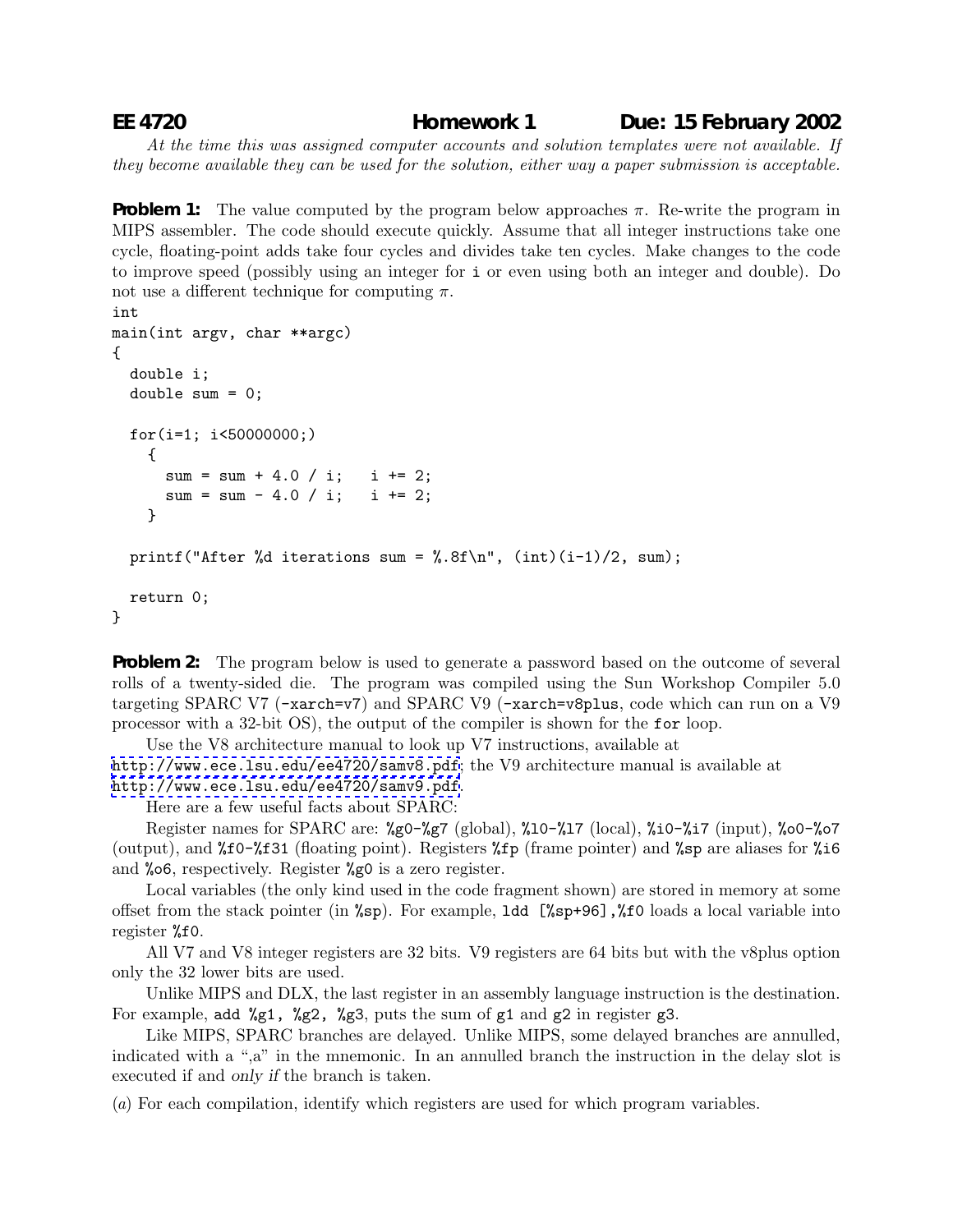(*b*) For each instruction used in the V9 version of the code but not in the V7 version, explain what it does and how it improves execution over the V7 version. int

```
main(argc, argv)
    int argc;
    char **argv;
{
  int die_rolls[] = \{15, 17, 6, 10, 19, 19, 15, 17, 16, 5, 0 \};
  int *rolls_ptr = &die_rolls[0];
  char pw[8];
  char *pw\_ptr = kpw[0];
  int faces_per_die = 20; /* Available at Little Wars in Village Square */
 double bits_per_roll = log(faces\_per\_die)/log(2.0);double bits_per_letter = log(26.0) / log(2.0);
 double bits = 0.0;
 uint64_t seed = 0; /* A 64-bit integer. */int roll;
 while( (\text{roll} = \text{*rolls\_ptr++}))
   {
     seed = faces\_per\_die * seed + (roll-1);bits += bits_per_roll;
   }
 for( ; bits >= bits_per_letter; bits -= bits_per_letter )
    {
     *pw_ptr++ = 'a' + seed % 26;
     seed = seed /26;
   }
  *pw_ptr = 0;
 printf("The password is %s\n",pw);
 return 0;
}
! Compiled with -xarch=v7
!
! 32 ! for( ; bits >= bits_per_letter; bits -= bits_per_letter )
/* 0x010c 32 */ ldd [%sp+96],%f0
                      .L900000118:
/* 0x0110 32 */ fcmped %f30,%f0
/* 0x0114 */ nop
/* 0x0118 */ fbul .L77000009
/* 0x011c */ or %g0,0,%o2
                      .L900000116:
```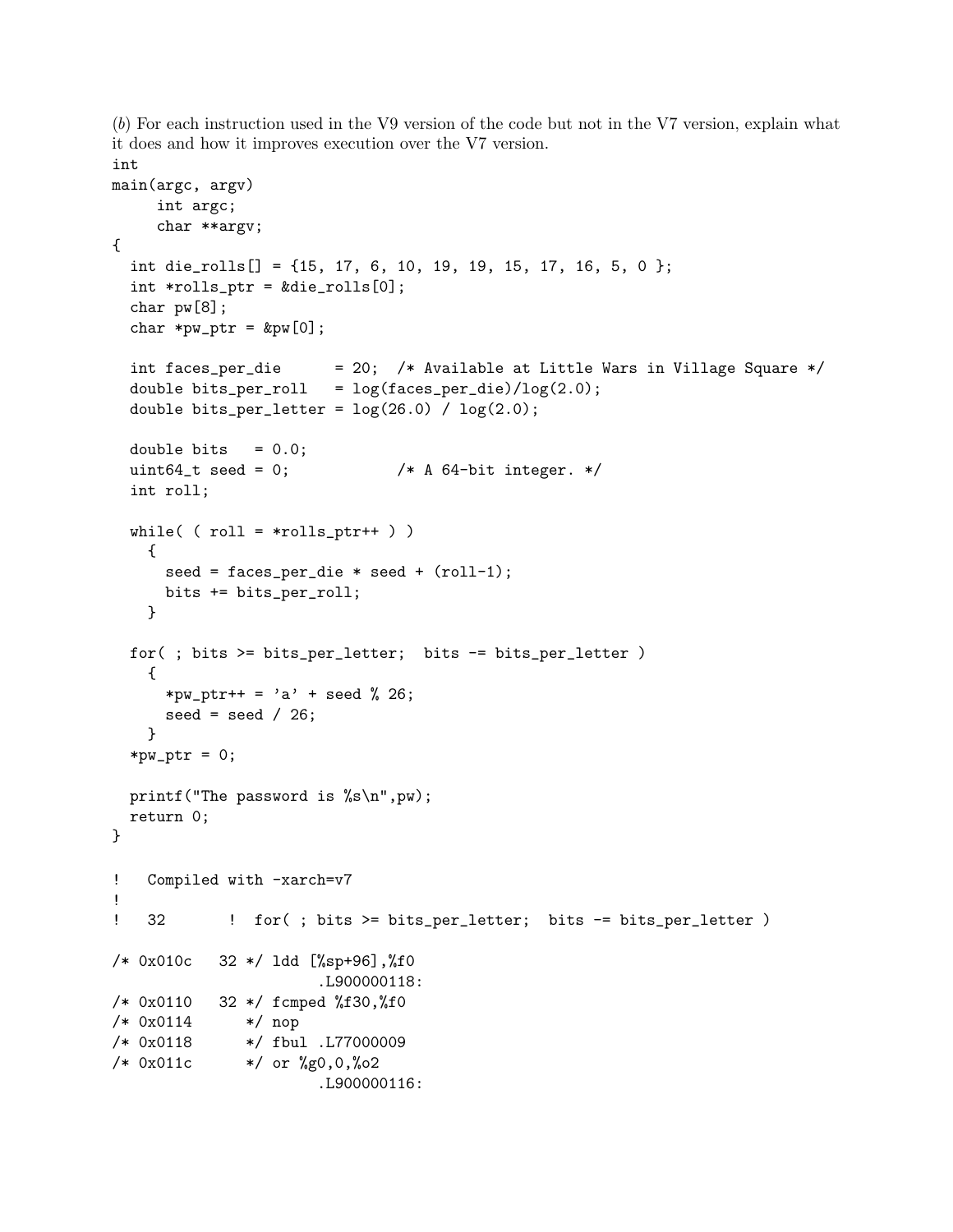```
! 33 ! {
! 34 ! *pw_ptr++ = 'a' + seed % 26;
/* 0x0120 34 */ or %g0,%i2,%o1
/* 0x0124 */ or %g0,%i1,%o0
/* 0x0128 */ or %g0,26,%o3
/* 0x012c */ call __urem64 ! params = %o0 %o1 %o2 %o3 ! Result = %o0
/* 0x0130 */ std %f30,[%sp+104]
/* 0x0134 */ add %o1,97,%g2
/* 0x0138 */ stb %g2,[%i0]
! 35 ! seed = seed / 26;
/* 0x013c 35 */ or %g0,%i1,%o0
/* 0x0140 */ or %g0,0,%o2
/* 0x0144 */ or %g0,26,%o3
/* 0x0148 */ call __udiv64 ! params = %o0 %o1 %o2 %o3 ! Result = %o0
/* 0x014c */ or %g0,%i2,%o1
/* 0x0150 */ ldd [%sp+96],%f0
/* 0x0154 34 */ add %i0,1,%i0
/* 0x0158 35 */ or %g0,%o0,%i1
/* 0x015c */ ldd [%sp+104],%f30
/* 0x0160 */ fsubd %f30,%f0,%f30
/* 0x0164 */ fcmped %f30,%f0
/* 0x0168 */ or %g0,%o1,%i2
/* 0x016c */ fbge .L900000116
/* 0x0170 */ or %g0,0,%o2
                    .L77000009:
! 36 ! }
! Compiled With -xarch=v8plus
!
! 32 ! for(; bits >= bits_per_letter; bits -= bits_per_letter )
/* 0x00e8 32 */ fcmped %fcc0,%f8,%f4
                    .L900000117:
/* 0x00ec 32 */ fbul,a,pt %fcc0,.L900000115
/* 0x00f0 */ stb %g0,[%i0]
! 33 ! {
! 34 ! *pw_ptr++ = 'a' + seed % 26;
/* 0x00f4 34 */ udivx %o0,26,%g2
                    .L900000114:
/* 0x00f8 34 */ mulx %g2,26,%g3
/* 0x00fc */ sub %o0,%g3,%g3
! 35 ! seed = seed / 26;
```